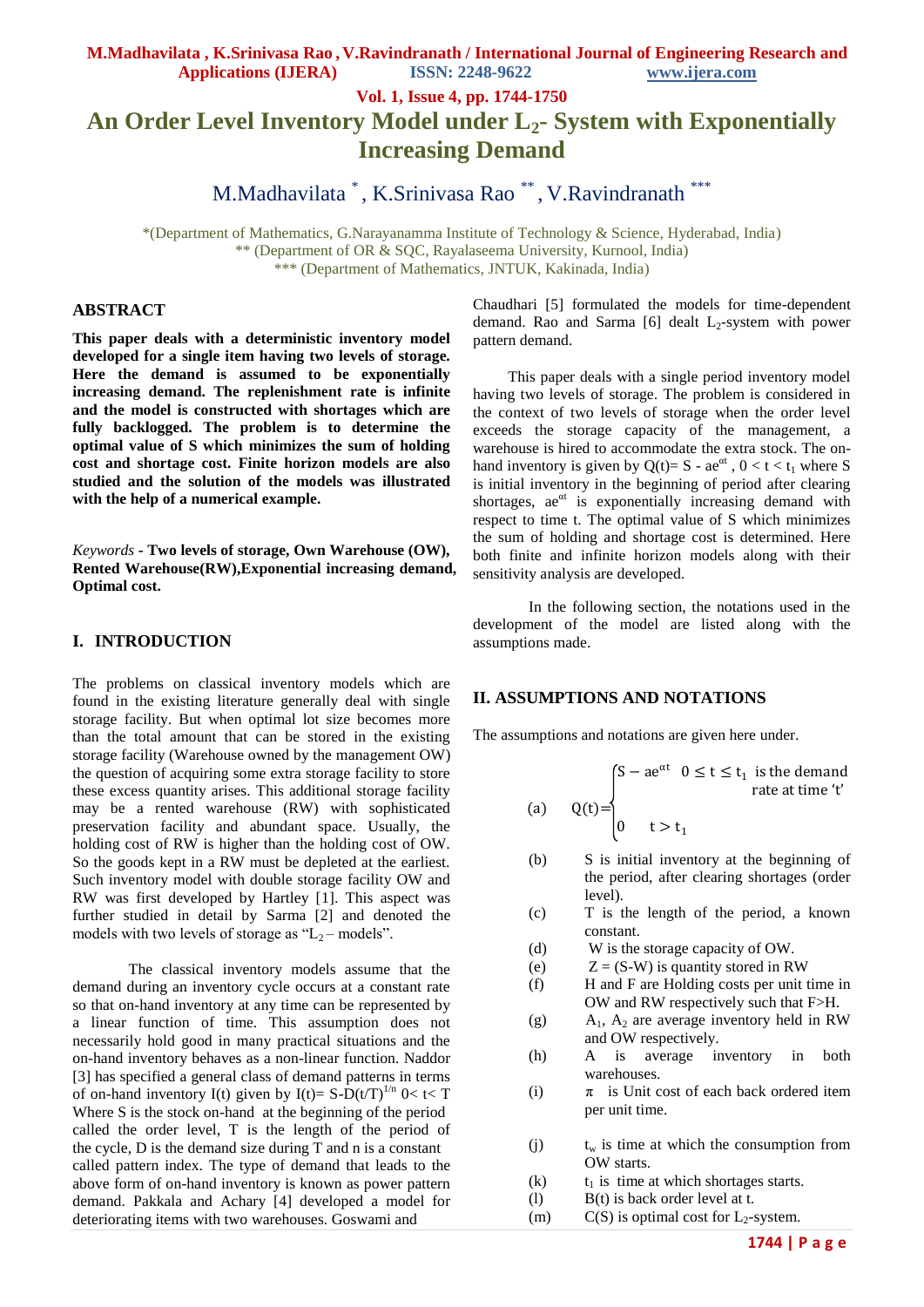# **Vol. 1, Issue 4, pp. 1744-1750**

- (n) C(W) is optimal cost for  $S=W$  .i.e. for  $L_1$ system.
- (o)  $Q_R(t), Q_0(t)$  are on hand inventory at time t in RW and OW respectively.
- (p)  $L_1$ ,  $L_2$  are systems with one and two levels of storage.
- (q) The replenishment rate is infinite and replenishment size is constant.
- (r) Lead time is zero and all shortages are backlogged.
- (s) The stock kept in OW is used only after exhausting the goods kept in RW.
- (t)  $C_2$  is unit shortage cost per unit time.

In the following section the mathematical model to determine the optimal value of S is developed.

# **III. MODEL DEVELOPMENT AND ANALYSIS**

At the beginning of the period, let there be initial stock S. If S< W, it is stored in OW and if S>W, OW is filled up to its capacity and Z= S-W units are stored in RW. Consumption of the stock kept in OW is started only after the RW is completely depleted since holding cost of RW is greater than holding cost of OW. The present inventory situation is shown in the following Fig.1

#### **Figure 1: Mathematical model**



The problem is to determine the optimal value of S which minimizes the sum of holding and shortage costs duly considering the model with exponentially increasing demand.

Since shortages are allowed, the system will have positive inventory during the period (0, t) and on-hand inventory is given by  $S - ae^{\alpha t}$ .

$$
Q(t)=\begin{cases} S - ae^{\alpha t}, 0 \le t \le t_1 \\ 0, \text{ otherwise} \end{cases}
$$
 (1)

The rented warehouse will hold inventory during  $(0, t_w)$  and the on-hand inventory in RW is given by  $Q_R(t) = Z - a e^{\alpha t}$  for  $0 \le t \le t_w$  (2)

The average inventory in RW is given by

$$
A_1 = \frac{1}{T} \int_0^{t_W} Q_R(t) dt
$$

Substituting (2) in the above equation

$$
A_1 = \frac{1}{T} \int_0^{t_w} (Z - ae^{\alpha t}) dt
$$
  
= 
$$
\frac{1}{T} \left[ Zt - \frac{ae^{\alpha t}}{\alpha} \right]_0^{t_w}
$$
  

$$
A_1 = \frac{1}{T} \left[ Zt_w - \frac{ae^{\alpha t_w}}{\alpha} + \frac{a}{\alpha} \right]
$$
  

$$
\therefore Q_R(t_w) = 0
$$
 (3)

 $\Rightarrow$  Z = ae<sup> $\alpha$ t</sup><sup>w</sup> from equation (2)

$$
\Rightarrow t_{w} = \frac{1}{\alpha} \log \frac{z}{a}
$$
 (4)

Replacing  $t_w$  in equation (3)

$$
A_1 = \frac{1}{T} \left[ Z \cdot \frac{1}{\alpha} \log \frac{Z}{a} - \frac{a}{\alpha} \cdot \frac{Z}{a} + \frac{a}{\alpha} \right]
$$
  

$$
A_1 = \frac{1}{T} \left[ \frac{Z}{\alpha} \log \frac{Z}{a} - \frac{Z}{a} + \frac{a}{\alpha} \right]
$$
 (5)

Let A denote the average inventory carried in both warehouses then

$$
A = \frac{1}{T} \int_0^{t_1} Q(t) dt
$$
 (6)

$$
= \frac{1}{T} \int_0^{t_1} (S - ae^{\alpha t}) dt
$$
  

$$
A = \frac{1}{T} \left[ St_1 - \frac{a}{\alpha} e^{\alpha t_1} + \frac{a}{\alpha} \right]
$$
 (7)

$$
Q_0(t_1)=0
$$

 $\Rightarrow$  S = ae<sup> $\alpha t_1$ </sup> from (1)

$$
\Rightarrow t_1 = \frac{1}{\alpha} \log \frac{S}{a} \tag{8}
$$

$$
A = \frac{1}{T} \left[ \frac{S}{\alpha} \log \frac{S}{a} - \frac{S}{\alpha} + \frac{a}{\alpha} \right]
$$
(9)

Average inventory time units in OW are given by

$$
A_2 = A - A_1
$$

From equations (5) and (9)

$$
A_2 = \frac{1}{T} \left[ \frac{S}{\alpha} \log \frac{S}{a} - \frac{S}{\alpha} + \frac{a}{\alpha} \right] - \frac{1}{T} \left[ \frac{Z}{\alpha} \log \frac{Z}{a} - \frac{Z}{\alpha} + \frac{a}{\alpha} \right]
$$
(10)

Back order 
$$
\overline{B} = \frac{1}{T} \int_{t_1}^{T} (ae^{\alpha t} - ae^{\alpha t_1}) dt
$$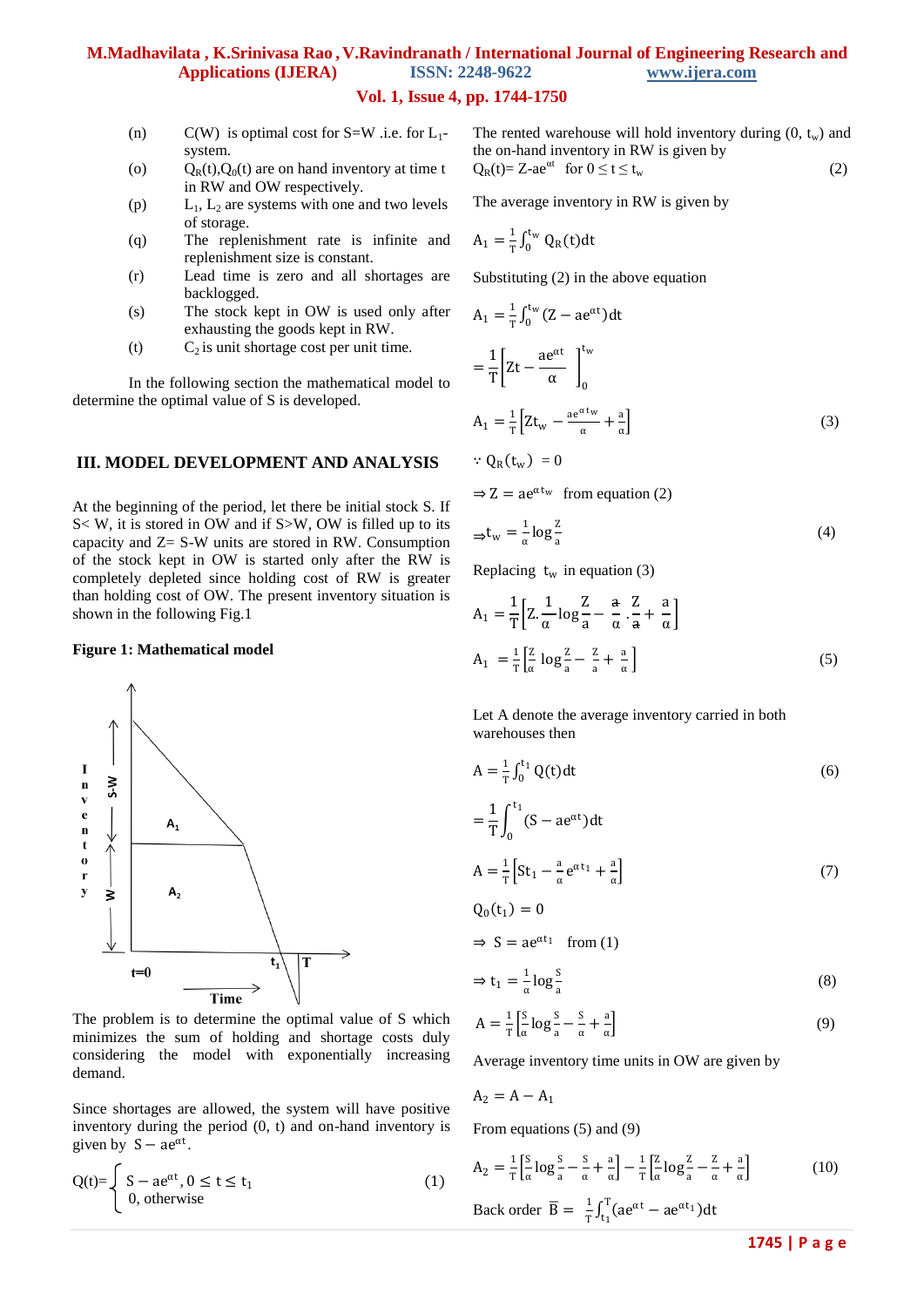**Vol. 1, Issue 4, pp. 1744-1750**

$$
\Rightarrow \overline{B} = \frac{1}{T} \left[ \frac{a}{\alpha} e^{\alpha T} - ST - \frac{S}{\alpha} + \frac{S}{\alpha} \log \frac{S}{a} \right]
$$
(11)

The sum of inventory holding cost and shortage costs gives the following cost function C(S)

$$
C(S) = FA_1 + HA_2 + \pi \overline{B}
$$
  
= $\frac{F}{\alpha T} \Big[ (S - W) \log \frac{S - W}{a} - (S - W) + a \Big] + \frac{H}{\alpha T} \Big[ S \log \frac{S}{a} - S - S - W \log S - Wa + S - W\alpha + \pi \text{T} a e \alpha T \alpha - ST + S\alpha \log S a - S\alpha$   
(12)

The optimal value of S which minimize equation (12) is obtained by

$$
\frac{\partial C(S)}{\partial S} = 0 \tag{13}
$$

 $\Rightarrow \frac{F}{a}$  $rac{\text{F}}{\alpha \text{T}}\left[ (\text{s} - \text{w}) \cdot \frac{\frac{1}{\text{s} - \text{w}}}{\text{a}} \right]$  $\frac{1}{a}$ .  $\frac{1}{a}$  $\frac{1}{a} + \log \frac{s - w}{a} - \frac{1}{a}$  $\frac{1}{a}$  +  $\frac{F}{\alpha'}$  $rac{F}{\alpha T}$   $S.\frac{\frac{1}{s}}{a}$  $rac{\frac{1}{s}}{a} \cdot \frac{1}{a}$  $\frac{1}{a}$  + logSa−1S−W1S−Wa.1a−logS−Wa+1+πT  $\left[0-T-\frac{1}{\alpha}\right]$  $\frac{1}{\alpha} + \frac{s}{\alpha}$  $\frac{s}{\alpha} \cdot \frac{1}{s}$  $\frac{1}{s/2} \cdot \frac{1}{a}$  $\frac{1}{a} + \frac{1}{\alpha}$  $\frac{1}{\alpha}$ log $\frac{s}{a}$ ] = 0

$$
\Rightarrow \frac{\mathcal{F}}{\alpha \mathcal{T}} \log \frac{\mathcal{S}-\mathcal{W}}{\mathcal{S}-\mathcal{S}} + \frac{\mathcal{H}}{\alpha \mathcal{T}} \log \frac{\mathcal{S}}{\mathcal{S}} - \frac{\mathcal{H}}{\alpha \mathcal{T}} \log \frac{\mathcal{S}-\mathcal{W}}{\mathcal{S}-\mathcal{S}} - \pi - \frac{\pi}{\alpha \mathcal{T}} + \frac{\pi}{\alpha \mathcal{T}} + \frac{\pi}{\alpha \mathcal{T}}
$$

$$
\Rightarrow (\mathcal{F} - \mathcal{H}) \log \frac{\mathcal{S}-\mathcal{W}}{\mathcal{S}-\mathcal{S}} + (\pi + \mathcal{H}) \log \frac{\mathcal{S}}{\mathcal{S}} = \pi \alpha \mathcal{T}
$$
(14)

S is the solution of the above transcendental equation which can be solved by numerical methods.

The sufficient condition for S to be minimum is

$$
\frac{d^2c}{ds^2} > 0
$$
  

$$
\Rightarrow \frac{(F-H)}{S-W} + \frac{H+\pi}{S} > 0
$$

The solution of equation (14) gives value of S says  $S^0$ . Once  $S<sup>0</sup>$  is obtained, its associated cost C(S) is compared with 'threshold cost' i.e. C(W), cost at maximum capacity of OW. If  $C(S) < C(W)$  then S<sup>0</sup> is the optimal value of S with the case of  $L_2$ -system. Otherwise, the optimal value would be restricted to OW capacity i.e., W which requires OW only.

In the following section the working of above model is illustrated and sensitivity is examined with respect to "a" and  $^{\circ}$ α'.

# **IV. NUMERICAL ILLUSTRATION**

Numerical study is carried out on the previous model to find the optimum cost along the following steps.

Step 1. The model is evaluated with illustrative data

F=2, H=1, S=100, a=150, T=1, W=50,  $\alpha$ =0.5, $\pi$ =0.25

Step 2. Substituting the above values in equations (12) and (14), using Newton-Raphson method the value of  $S^0$  is obtained.

 optimal cost C(S) is obtained. Step 3: The value of  $S^{0}$  is substituted in equation (12) and

Step 4. Considering S=W , substituting the optimal value  $S^0$ in  $C(W)$ ,  $C(S)$  is compared with 'threshold cost' i.e.  $C(W)$ , cost at maximum capacity of OW.

The value of  $S^0$  obtained by above method is  $S^0$  = **194.5324 units.**

The value of C(S)= **Rs.238.9356**

The value of C(W)= **Rs.243.59871**

It can be seen that  $C(S) < C(W)$  which implies  $S^0$  is the optimal value of S which shows the usage of  $L_2$  system. Otherwise, the optimal value would be restricted to OW capacity i.e. W which requires OW only.

### **V. SENSITIVITY ANALYSIS**

For the inventory system mentioned above , sensitivity analysis is performed to study the changes in the values of the optimal average cost, and demand parameters for different values of W keeping the other system parameters same. The results are tabulated in the Table 1and Table 2. They are also displayed graphically in the Fig.2 and Fig.3 respectively.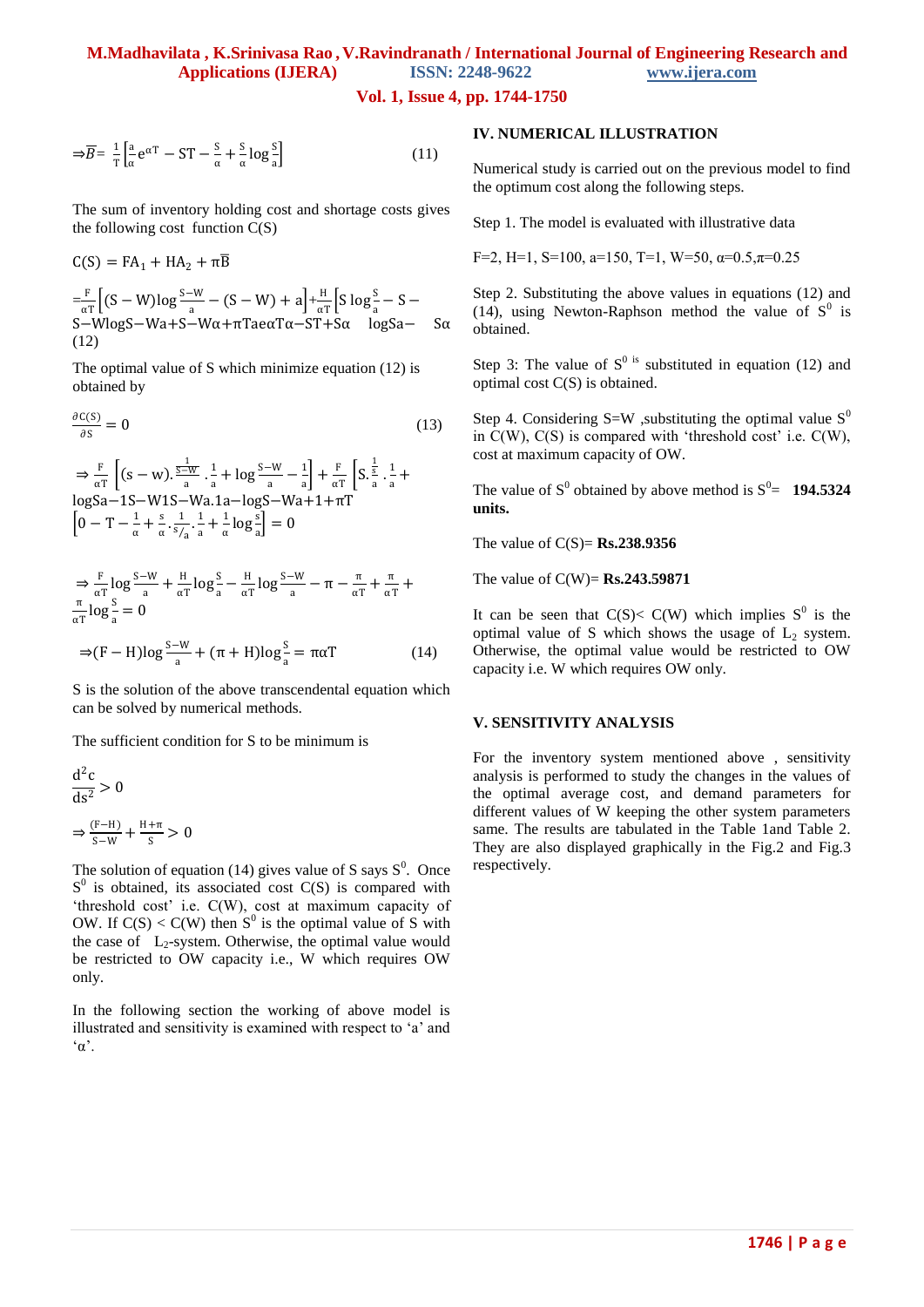# **M.Madhavilata , K.Srinivasa Rao , V.Ravindranath / International Journal of Engineering Research and Applications (IJERA)**

**Vol. 1, Issue 4, pp. 1744-1750**

**Table 1**

# **Effect of change of 'a' on optimal cost C(S) keeping 'W' fixed**

|     | $W=50$ |        | $W=75$ |        | $W=100$ |        | $W=125$ |        | $W=150$ |        | $W = 175$ |        |
|-----|--------|--------|--------|--------|---------|--------|---------|--------|---------|--------|-----------|--------|
| a   | S      | C(S)   | S      | C(S)   | S       | C(S)   | S       | C(S)   | S       | C(S)   | S         | C(S)   |
| 90  | 157.12 | 198.24 | 166.36 | 154.11 | 176.02  | 111.25 | 185.81  | 70.30  | 194.95  | 33.47  | 200.95    | 10.30  |
| 120 | 178.19 | 213.03 | 185.36 | 171.72 | 192.55  | 132.49 | 199.32  | 96.85  | 204.68  | 68.82  | 205.83    | 62.52  |
| 150 | 194.53 | 238.93 | 200.10 | 201.37 | 205.37  | 167.05 | 209.80  | 138.09 | 212.23  | 120.18 | 209.61    | 131.26 |
| 180 | 207.88 | 275.01 | 212.15 | 241.69 | 215.85  | 212.58 | 218.36  | 190.72 | 218.40  | 183.18 | 212.70    | 211.20 |
| 210 | 219.17 | 319.83 | 222.33 | 290.79 | 224.71  | 267.05 | 225.60  | 252.34 | 223.61  | 255.63 | 215.32    | 299.26 |
| 240 | 228.94 | 372.09 | 231.15 | 347.30 | 232.38  | 328.90 | 231.87  | 321.23 | 228.13  | 333.85 | 217.58    | 393.52 |

# **Table 2**

# **Relation between Shape Parameter (α) & Optimal Cost (C) keeping 'W' fixed**

|          | $W=50$ |           | $W=75$ |          | <b>W=100</b> |         | $W = 125$ |         | $W=150$ |          | $W = 175$ |         |
|----------|--------|-----------|--------|----------|--------------|---------|-----------|---------|---------|----------|-----------|---------|
| $\alpha$ | S      | C(S)      | S      | C(S)     | S            | C(S)    | S         | C(S)    | S       | C(S)     | S         | C(S)    |
| 0.1      | 187.03 | 12258.36  | 193.34 | 10577.09 | 199.49       | 8895.86 | 204.99    | 7185.74 | 208.77  | 5384.27  | 207.88    | 3337.33 |
| 0.2      | 188.91 | 2715.825  | 195.03 | 2339.45  | 200.96       | 1966.91 | 206.21    | 1595.81 | 209.63  | 1222.282 | 208.31    | 843.32  |
| 0.3      | 190.78 | 1038.002  | 196.72 | 890.98   | 202.43       | 747.687 | 207.40    | 609.341 | 210.50  | 479.73   | 208.74    | 373.96  |
| 0.4      | 192.65 | 481.6946  | 198.41 | 410.82   | 203.90       | 343.353 | 208.60    | 281.362 | 211.37  | 230.24   | 209.18    | 208.09  |
| 0.5      | 194.53 | 238.9356  | 200.10 | 201.43   | 205.37       | 167.06  | 209.80    | 138.092 | 212.23  | 120.18   | 209.61    | 131.26  |
| 0.6      | 196.40 | 115.5035  | 201.79 | 95.12    | 206.84       | 77.65   | 211.00    | 65.38   | 213.10  | 63.843   | 210.05    | 90.06   |
| 0.7      | 198.27 | 46.557853 | 203.48 | 35.90    | 208.31       | 27.99   | 212.20    | 25.058  | 213.96  | 32.387   | 210.48    | 65.93   |
| 0.8      | 200.15 | 5.723046  | 205.17 | 0.9961   | 209.78       | $-1.11$ | 213.40    | 1.536   | 214.83  | 13.989   | 210.91    | 51.25   |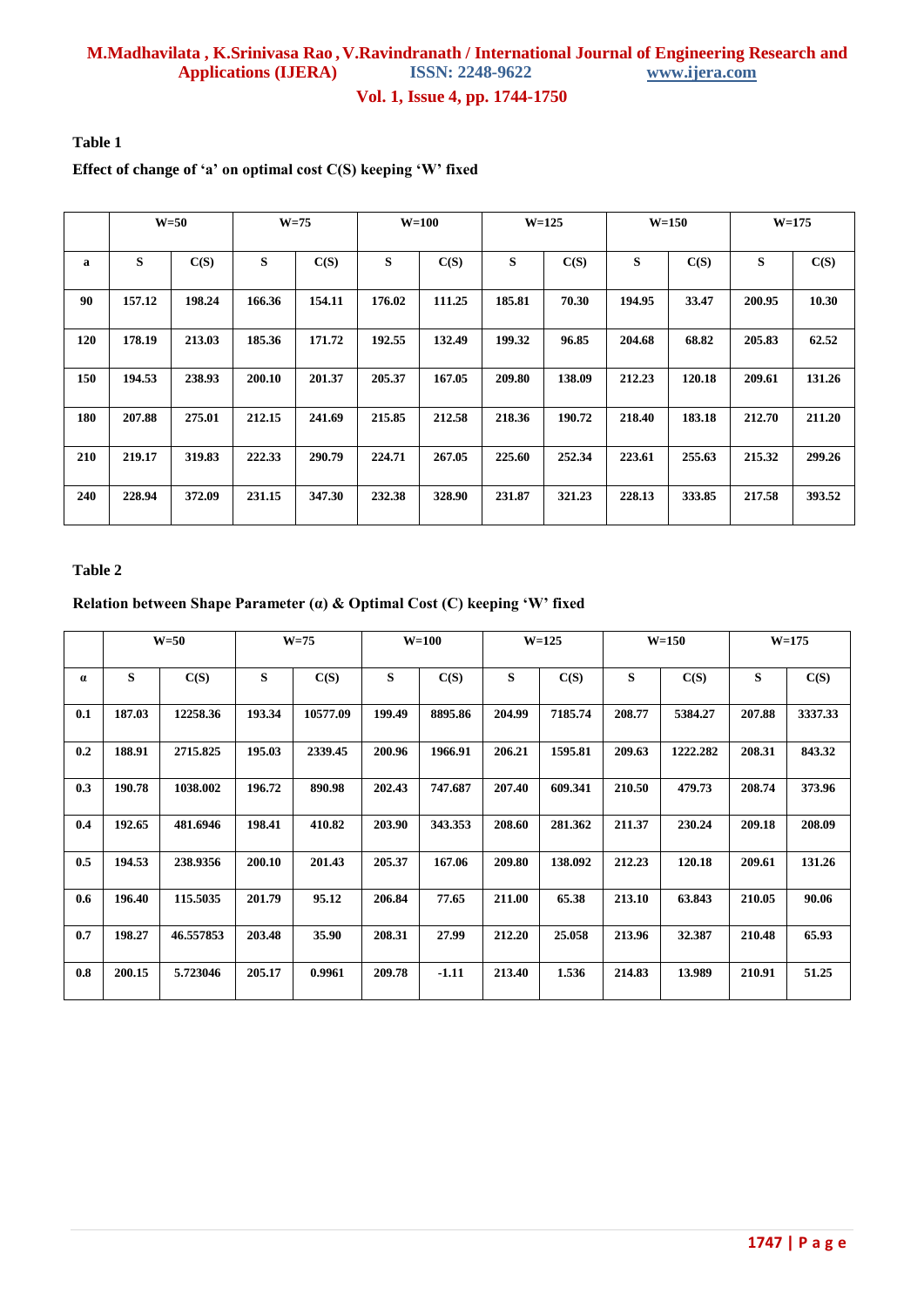**Vol. 1, Issue 4, pp. 1744-1750**

## **Figure 2**

### **Graphical display of 'a' and C(S)**



#### **Figure 3**





# **OBSERVATIONS**

The two level inventory model developed above leads to following observations:

- $\triangleright$  Sensitivity analysis performed on 'a' and corresponding changes in C(S) are presented in Table 1. It is observed that, the cost increases as the value of 'a' is increasing. It is also observed that if value of 'a' is taken less than 80, the  $L_2$  –system is not feasible.
- $\triangleright$  Corresponding to Table 1, Fig.2 displays the graph of  $a'$  versus  $C(S)$ . It is observed that as "a" increases, the cost is also increasing.
- From Table 2, for different values of ' $\alpha$ ', the change in C(S) is presented, keeping "W" fixed, and this is done for different values of "W". It is observed that, there is drastic decrease in value of  $C(S)$  as ' $\alpha$ ' increases from 0.1 to 0.2 for all values of "W". The cost is decreasing as ' $\alpha$ ' value is increasing.
- L<sub>2</sub> –system is feasible whenever 'α' values lie between 0.1 and 0.8.
- $\triangleright$  Corresponding to Table 2, Fig. 3 displays the graph of ' $\alpha$ ' versus C(S). It is observed that as  $\alpha'$  is increasing the corresponding cost is decreasing.

# **DISCUSSION**

The discussion made so far is mainly meant for determining order level inventory for an infinite horizon model when the demand increases exponentially. In the subsequent section a finite horizon model is developed when the demand increases exponentially.

# **VI. FINITE HORIZON MODEL**

The length of replenishment period is  $t_p$  and is given by

$$
t_p = \frac{U - t_1}{m} \tag{15}
$$

Where  $t_1$  is defined as in infinite horizon model equation (8) and 'm' is the number of replenishments. U is the fixed quantity i.e. planning horizon and m be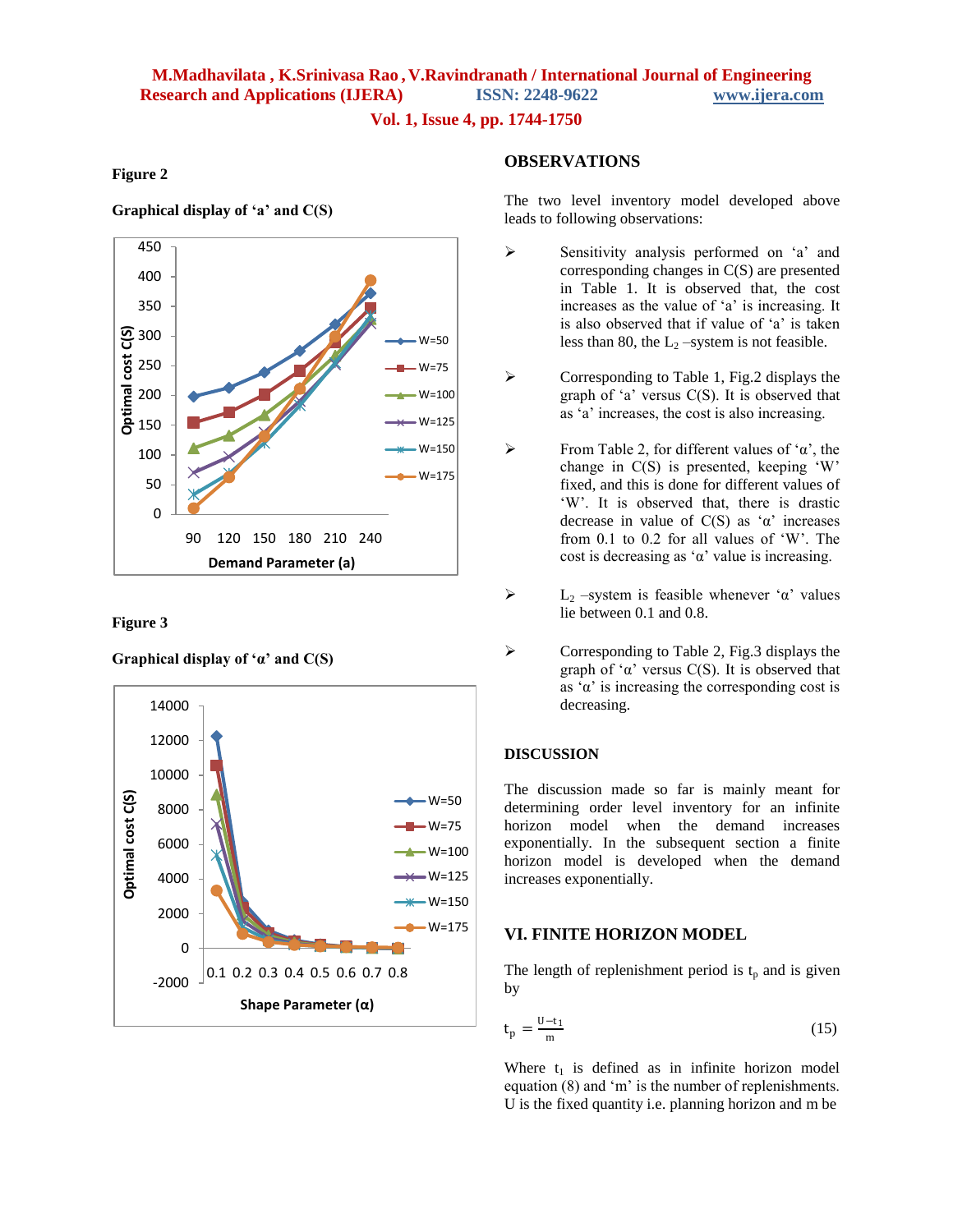# **Vol. 1, Issue 4, pp. 1744-1750**

the number of replenishments made during the period (U-t<sub>1</sub>). Substituting t<sub>1</sub> value in t<sub>n</sub> we get

$$
t_p = \frac{1}{m} \Big[ U - \frac{1}{\alpha} \log \frac{S}{a} \Big]
$$

The total cost of the system during the horizon U is given by

$$
(S,m)=mC_2+m(FTA_1+HTA_2+\overline{B}T) \tag{16}
$$

Where  $C_2$  is unit shortage cost, F and H are holding cost in OW and RW respectively.

 $A_1$  and  $A_2$  are average inventory held in RW and OW , given by equations (5) and (10) .The number of shortages can be obtained using  $\overline{B}$  in the finite horizon model. In the above equations T is used as multiplicand so as to get total number of units carried out in OW and RW respectively.

The total cost of the system during the horizon U is given by

$$
K(s, m) = mC_2 + m\{F\left[\frac{z}{a}\log\frac{z}{a} - \frac{z}{\alpha} + \frac{a}{\alpha}\right] + H\left[\left(\frac{s}{\alpha}\log\frac{z}{a} - \frac{z}{\alpha} + \frac{a}{\alpha}\right) - \left(\frac{z}{\alpha}\log\frac{z}{a} - \frac{z}{\alpha} + \frac{a}{\alpha}\right)\right] + \pi\left[\frac{a}{\alpha}e^{\alpha U} - sU - s\alpha + sdc\right]
$$
  
(17)  
Z = S - W

Fixing m to m<sup>\*</sup> the corresponding optimum values of  $S(m^*)$  of 'S' is the solution of

$$
\frac{\partial K(S, m^*)}{\partial S} = 0
$$
  
\n
$$
\Rightarrow F \log \frac{S - W}{a} + H \log \frac{s}{a} - H \log \frac{S - W}{a} - \pi \alpha U +
$$
  
\n
$$
\pi \log \frac{s}{a} = 0
$$
  
\n
$$
\Rightarrow (F - H) \log \frac{S - W}{a} + (H + \pi) \log \frac{s}{a} = \pi \alpha U
$$
 (18)

The above equation doesn't yield to explicit solution. However, an optimal order quantity say  $S^{\circ}$  of S using Newton-Raphson method is obtained. The optimal number of replenishments ' $m_0$ ' is, then the value of  $m^*$  that minimizes  $K(m^*)$ . Since  $m^*$  is non-negative integer the necessary condition for  $K(m^*)$  to be minimum at  $m^* = m_0^*$  is

$$
\Delta K(m_0^*-1) \le 0 \le \Delta K(m_0^*)
$$
\n(19)

where  $\Delta K(m_0^*) = K(m_0^* + 1) - K(m_0^*)$ 

Using Taylor series expansion form of logarithmic terms and ignoring terms of second and higher order powers of  $S^*$  the condition for optimality  $m^* = m_0^*$ becomes

$$
(m_0^* - 1) \le 1 + \frac{F(S^* - W - a)^2}{aC_2 \alpha} + \frac{H(2S^*W - W^2 - 2aW)}{aC_2 \alpha} + \frac{n(S^{*2} - 2aS^* + a^2 e^{\alpha U} - a\alpha US^*)}{aC_2 \alpha} \le m_0^*
$$
(20)

### **VII. NUMERICAL ILLUSTRATION**

Numerical study is carried out on the above model to find the optimum cost along the following steps.

Step 1. The model is evaluated with illustrative data

F=2, H=1, S=100, a=150, T=1, W=50,  $\alpha$ =0.5, $\pi$ =0.25,  $U=2, C_2=8$ 

Step 2.Substituting the above values in equations in (17) and (18), using Newton-Raphson method the optimal value of S i.e.  $S^0$  is obtained.

Step 3. Substituting the value of  $S^0$  in equation (20) the value of m\* is obtained .

Step 4. Substituting the value of  $S^0$  and  $m^*$  in equation (17) optimal cost is obtained.

The value of S<sup>0</sup> obtained by above method is  $S^0$ = 153.8139.

The value of  $K(S, m) = 2391.678$  and the value of **m \* =20** steps.

### **VIII. SENSITIVITY ANALYSIS**

For the inventory system mentioned above, sensitivity analysis is performed to study the changes in the values of the optimal average cost, and demand parameters for different values of  $\alpha$  keeping the other system parameters same. The results are tabulated in the Table 3 are also displayed graphically in Fig.4.